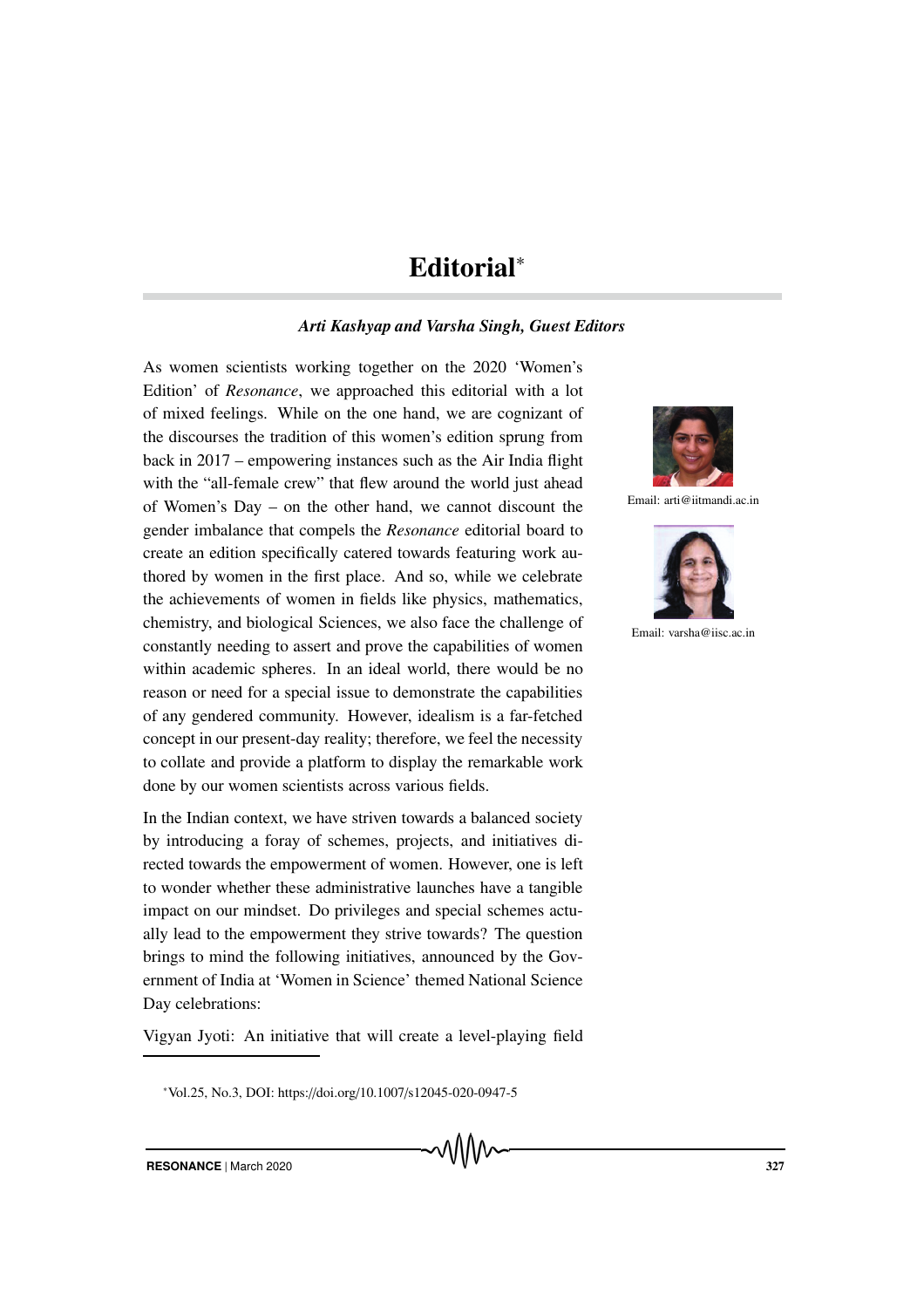for the meritorious girls in High School to pursue Science, Technology, Engineering, and Mathematics in their higher education.

GATI: The Gender Advancement for Transforming Institutions (GATI) will develop a comprehensive charter and a framework for assessing the gender equality in Science, Technology, Engineering and Mathematics.

E-resources: An online S&T resource portal for women, enlisting all the women-specific government schemes, scholarships, fellowships, and career counselling with details of subject area experts from various scientific disciplines.

The aforementioned initiatives are commendable, for they aim at the redressal of gender divisions from the early schooling till career advancement. These initiatives, rather than providing temporary privileges, aim towards creating a level playfield for women in science.

This issue features Dr Wu, one of the renowned physicists in the last century who made fundamental contributions to our understanding of the nature of weak interactions and enabled the correct theory of such interactions to be written down. She was a Chinese-American physicist and acknowledged as the 'First Lady of Physics'. We have two articles in biology, one on mating behaviour and the other on signalling at the neuromuscular junction. Experienced authors have explained difficult topics with fine ease to reach to the young readers directly. New quantum phase of matter, non-linear chemical reactions, operads, wandering magnetic poles, etc., are some of the other topics covered in the issue. Face to Face with Fabiola Gianotti, Director-General, CERN, at Vigyan Samagam is the icing on the cake.

Through this special issue, we encourage budding scientists to find both representations, as well as information, about the established and emerging women scientists and the research they engage with in fields like natural sciences, engineering and mathematics. However, along with that we urge them to be cognizant of the fact that the onus of restructuring scientific spaces such that the inclusion of women is the norm, and not a 'special' oc